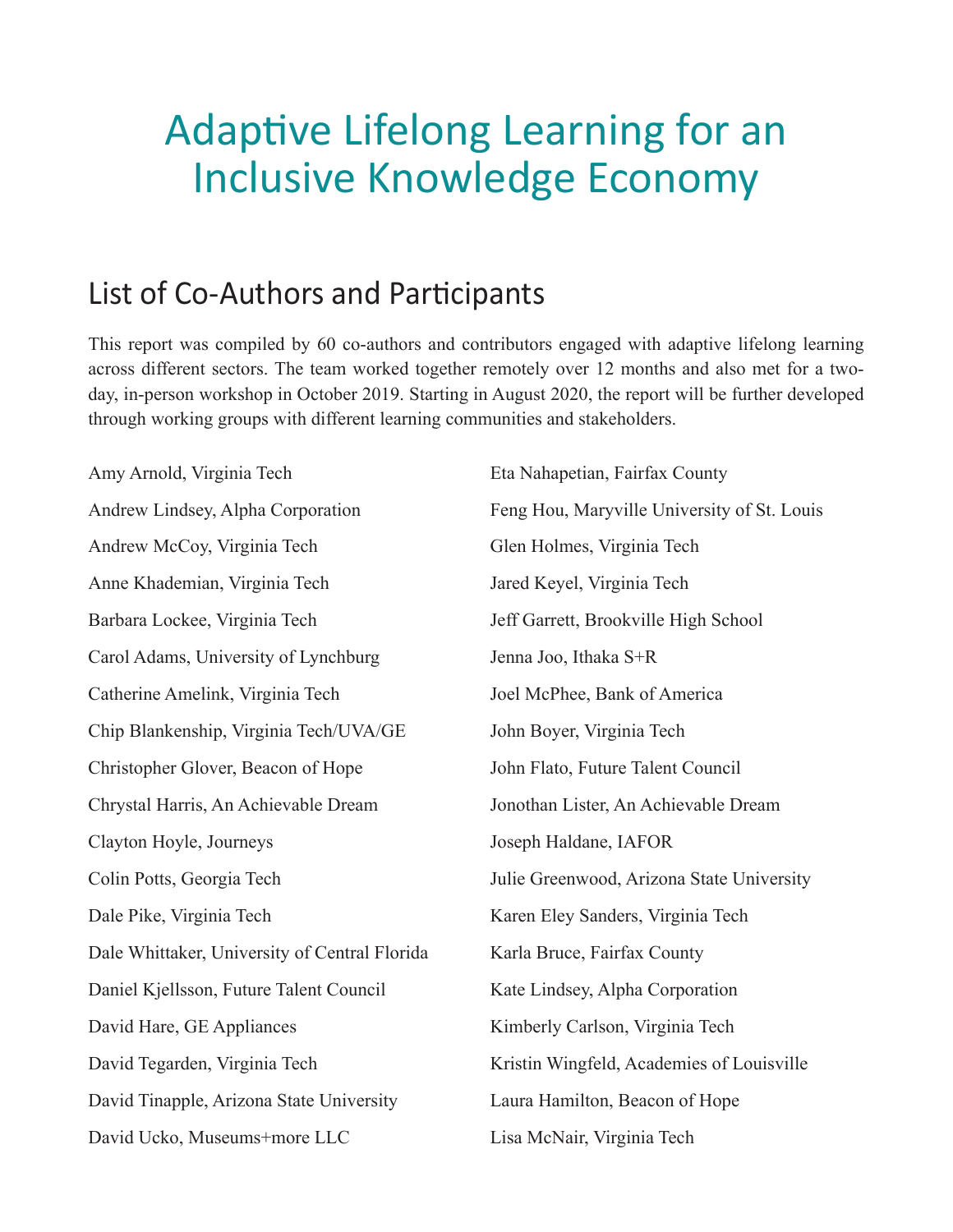Manny Contomanolis, Northeastern University Mark Kamlet, Carnegie Mellon University Marsha Semmel, Marsha Semmel Consulting Matthew Holt, Virginia Tech Michael Richey, The Boeing Company Mukul Kumar, Hult Business School Nene Spivy, Children's Science Center Owen Cardwell, University of Lynchburg Rachel Holloway, Virginia Tech Randy Swearer, Autodesk Ralph Hall, Virginia Tech Rebecca Clark-Stallkamp, Virginia Tech Robert Mazer, Smart City Works Robert Smith, The Boeing Company Roger Reynods, University of California San Diego Scott Bess, Purdue University

Scott Weimer, Virginia Tech Shahabedin Sagheb, Virginia Tech Shari Garmise, APLU and USU Sherrell Ashburn, An Achievable Dream Sylvester Johnson, Virginia Tech Taran Cardone, Virginia Tech Todd Nicewonger, Virginia Tech Tom Martin, Virginia Tech Tom Quick, GE Appliances Thanassis Rikakis, Virginia Tech Thomas Skuzinski, Virginia Tech **Virginia Tech Student Participants:** Alicia Gendell, Ariel Carter, Golder Baah, Mimi Dang, Sabrina Chin, Taha Shaikh

**Workshop facilitator:** Tom Martin